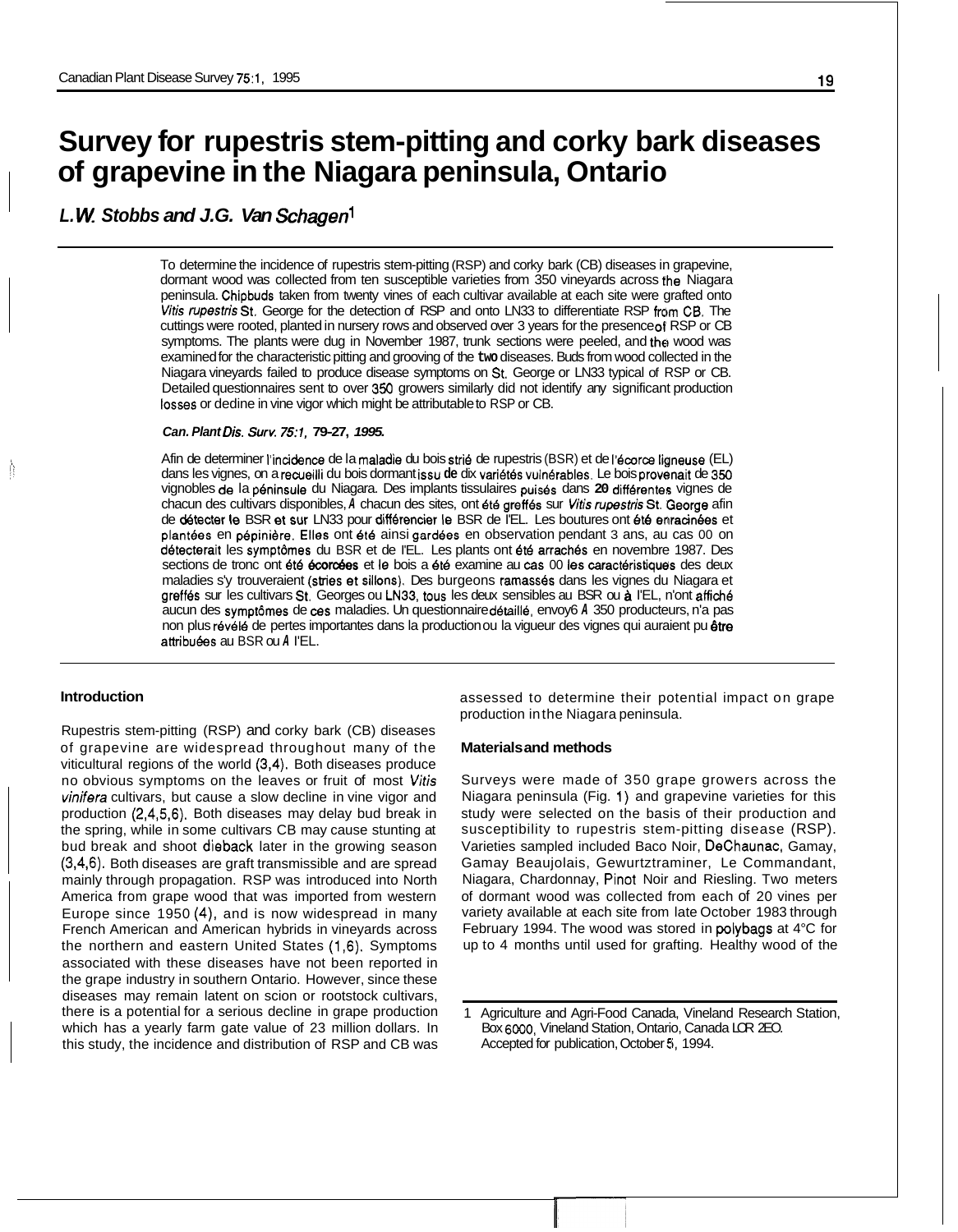10 varieties was obtained from the virus-indexed nuclear stock planting at this station and used as controls.

Dormant cuttings (20-30 cm long) were collected from plants of *Vitis rupestris* St. George which was used as an indicator for RSP and from Cultivar LN33 which was used to differentiate RSP from corky bark. The cuttings were treated with 0.5% (aq.) Chinosol W (Hoechst Aktiengesellschaft, Frankfurt. Germany) to control rot and stored at 4°C until grafting.

A chipbud of the candidate selections was grafted onto St. George or LN33approximately 5 cm below the growing shoot of the indicator. Wood from vines infected with a California isolate of RSP and CB was obtained from the Center for Plant Health, Agriculture and Agri-Food Canada, Sidney, British Columbia, and chipbud grafted as infected standards. Virus-free chipbuds grafted onto uninfected rootstocks were used as non-infected controls. The grafts were wrapped with grafting tape, covered with grafting wax, and rooted in Perlite (Grace and Co. Canada, Ajax, Ontario) in a mistbed for 2 months. Rooted cuttings were transferred to a cold frame for hardening off, and then planted in nursery rows in May 1984. The cuttings were spaced 45 cm apart in rows with 1 m between the rows. The plants were evaluated annually over 3 years for the presence of RSP or CB symptoms, based on examination for leaf and shoot symptoms and differences in bud break and vine vigor. Differences in time of leaf abscission in the fall and bud break in the spring were noted.

The plants were dug in November 1987 and trunk sections were autoclaved for 20 minutes at 121°C to soften the bark. The bark and wood on each trunk was examined for severity of pitting and/or grooving.

### **Results and discussion**

Questionnaires received from 350 growers did not identify any significant production losses or decline in vine vigor. Thirty-two growers indicated declining yields in the cultivar Niagara, but field inspection of these vineyards attributed losses primarily to poor cultural conditions or other disease problems. An additional thirty-eight growers cited production losses in vinifera cultivars which were generally attributable to phylloxera infestations *(Daktulosphaira vitifoliae (Fitch)*, severe powdery mildew infections *(Uncinula necator* (Schw.) Burr.), or crown gall infection *(Agrobacterium witis* (Ophel and Kerr). Symptoms typical of RSP or CB were not evident in field plantings during this study.

Buds from the plant materials collected in vineyards failed to produce symptoms which were typical of RSP or CB on St. George or LN33 respectively. No differences were obsewed in budbreak or leaf abscission between test and control vines. St. George indicator plants, inoculated with RSPinfected buds and grown in the station plots, developed swollen graft unions and pitting of the woody cylinder directly below the inoculation bud which are typical symptoms of RSP (6). Infected vines had poor vigor and were more susceptible to winter injury than healthy plants. Within 3 years of inoculation, 70% of the infected control plants were dead. No symptoms were produced on LN33 that were grafted with buds from the Niagara vineyards, confirming the absence of CB disease. The infected controls produced stunting and spongy bark with longitudinal fissures on the LN33 indicator and the underlying woody cylinder was frequently pitted or grooved. Low levels (ca. 1 %) of grapevine fanleaf virus (GFLV) were detected in grafted St. George, producing diffuse foliar chlorotic spots and rings. GFLV identity was confirmed by enzyme-linked immunosorbent assay.

Routine indexing of diagnostic samples collected from commercial vineyards after 1987 were free of RSP or CB.

The authors wish to express their gratitude to the Food Production and Inspection Branch of Agriculture Canada for their assistance in the survey.

#### **Literature Cited**

- 1. Azzam, 0.1. and Gonsalves, D. 1988. Survey of grapevine stem-pitting in New York and isolation of dsRNA from a grapevine selection infected with stem-pitting. Phytopathology 78:1568.
- 2. Beckrnan, E.F. and Goheen, A.C. 1990. Grape corky bark. Pages 207-209 In: Virus diseases of small fruits and grapevines. University of California, Berkeley, CA.
- 3. Bovey, R., Cartel, W., Hewin, W.B., Martelli, G.P. and Vuittenez, A. 1980. Grapevine corky bark, grapevine stem-pitting. Pages 52-53 In: Virus and virus-like diseases of grapevines. Editions PayotLausanne, La Maison Rustique, Pans, France.
- 4. Golino, D., Uyemoto, J.K. and Goheen, A.C. 1992. Grape virus diseases. Pages 104-107 In: Flaherty, D.L., L.P. Christensen, W.T. Lanini, J.J. Marois, P.A. Phillips, and L.T. Wilson, **(eds.).** Grape Pest Management, 200 ad., University of California, Division of Agriculture and Natural Resources.
- 5. Hewitt, W.B. 1954. Some viruses and virus-like diseases of grapevines. California Dept. Agric. Bull. 43:47-64.
- 6. Monette, P.L., Johnson, R.W., Stobbs, L.W. and Zimmerman. J. 1993. Grape diseases: corky bark disease and stem-pitting. Ontario Ministry of Agriculture and Food AGDEX 231/634, Guelph, Ontario.